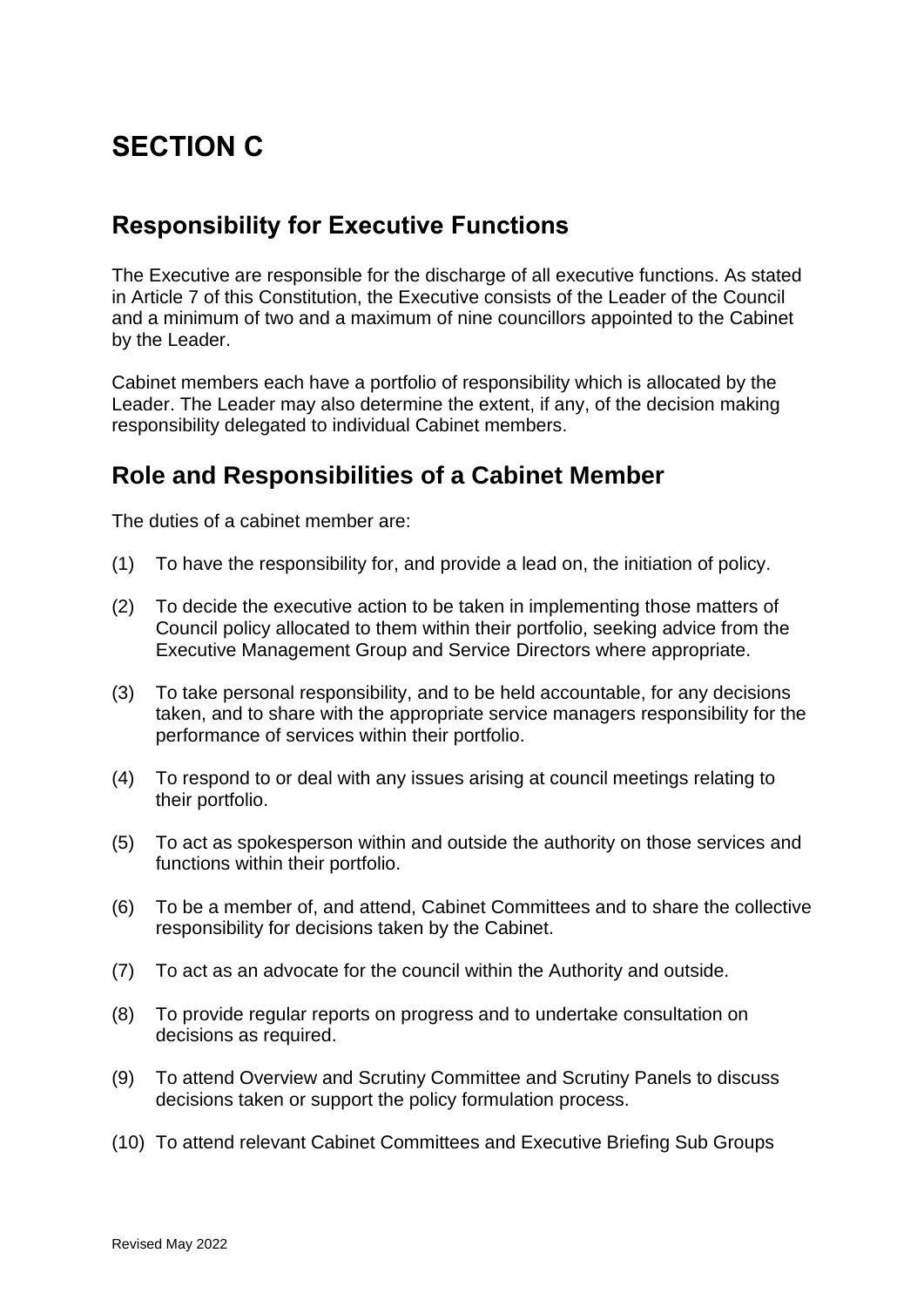- (11) To develop partnership working with other agencies and contribute as a key player to delivering a partnership agenda through the Local Public Service Boards.
- (12) To represent the council on outside bodies.
- (13) To represent the council and contribute the Kirklees perspective on national, regional and sub-regional bodies.
- (14) To consult interested parties, ward councillors and citizens as part of the development and review of policy.
- (15) As part of the Cabinet to be involved in:
	- − providing support to all councillors to help them develop constructive roles as Ward Members
	- − leading the community planning process for the council
	- − the consultation on, and drawing up of, the revenue and capital budgets
	- − leading the search for continuous improvement
	- − taking decisions on resources and priorities to deliver the strategies and budget approved by full council
	- − promoting and participating in Member development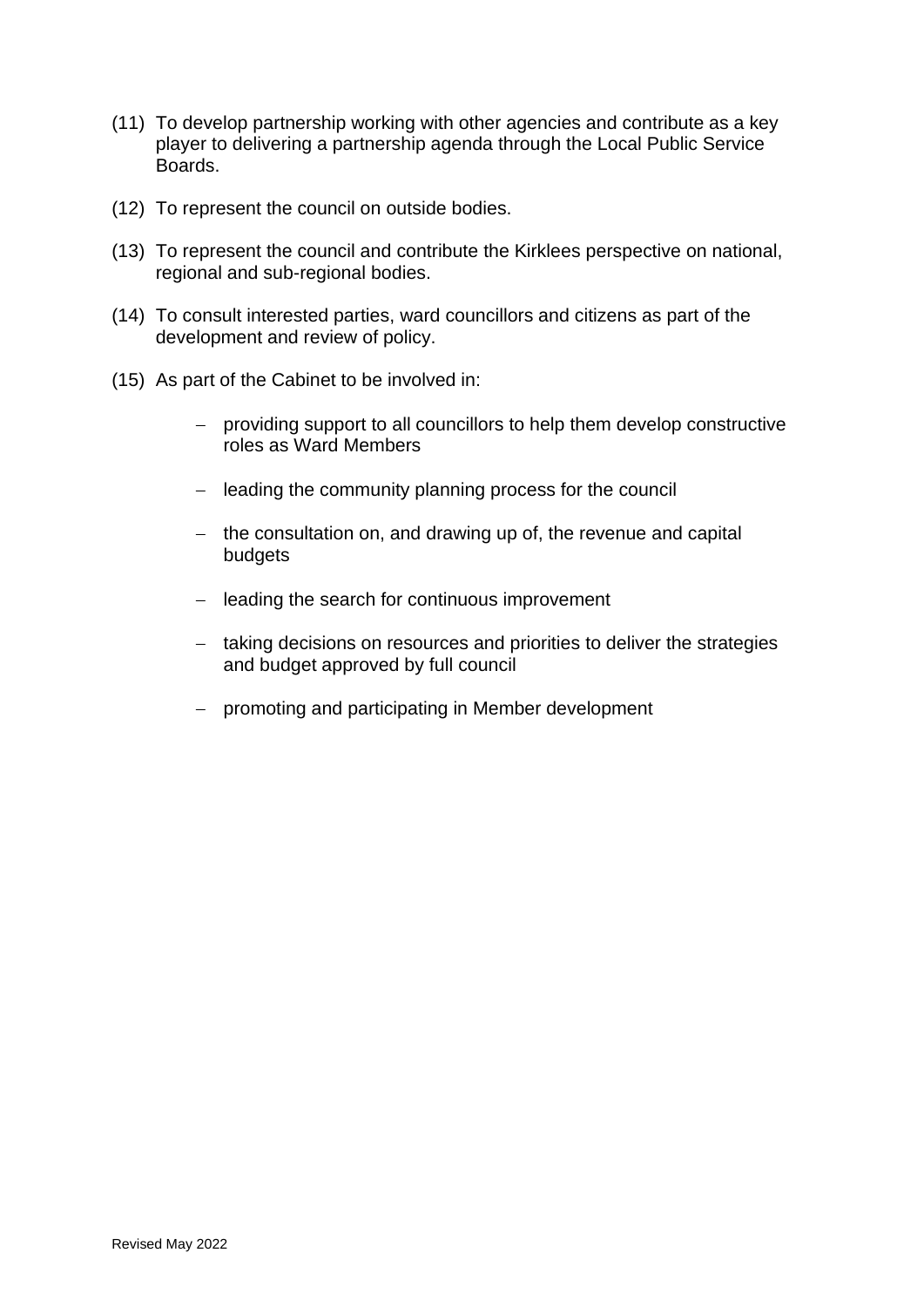| Leader - Cllr Shabir Pandor<br><b>Strategy for the Council</b><br>Strategic Communications: eg Huddersfield and Dewsbury Masterplans and cost of living crisis<br><b>Regional Relationships and Strategy</b><br>Regional portfolio - Business, Economy and Innovation<br><b>Budget Development</b><br><b>Strategic Partnerships</b><br>Inclusion<br>Inward Investment (formerly in Environment) |                                                                                                                                                                                                                                                                       |                                                                                                                                                                                                 |                                                                                                     |                                                                                                                                                                                                  |                                                                                                                                                                     | Deputy Leader and Housing and Democracy – Cathy Scott<br><b>Regional Working</b><br>$\bullet$<br>Support to/deputising for the Leader                                                                                                                                                                 |                                                                                                                                                                                                                                                                                                                                                                                                                    |                                                                                                                                 |
|-------------------------------------------------------------------------------------------------------------------------------------------------------------------------------------------------------------------------------------------------------------------------------------------------------------------------------------------------------------------------------------------------|-----------------------------------------------------------------------------------------------------------------------------------------------------------------------------------------------------------------------------------------------------------------------|-------------------------------------------------------------------------------------------------------------------------------------------------------------------------------------------------|-----------------------------------------------------------------------------------------------------|--------------------------------------------------------------------------------------------------------------------------------------------------------------------------------------------------|---------------------------------------------------------------------------------------------------------------------------------------------------------------------|-------------------------------------------------------------------------------------------------------------------------------------------------------------------------------------------------------------------------------------------------------------------------------------------------------|--------------------------------------------------------------------------------------------------------------------------------------------------------------------------------------------------------------------------------------------------------------------------------------------------------------------------------------------------------------------------------------------------------------------|---------------------------------------------------------------------------------------------------------------------------------|
| <b>Children</b>                                                                                                                                                                                                                                                                                                                                                                                 | Learning,<br><b>Aspiration and</b><br><b>Communities</b>                                                                                                                                                                                                              | <b>Health and Social</b><br>Care                                                                                                                                                                | <b>Housing and</b><br><b>Democracy</b>                                                              | <b>Culture &amp; Greener</b><br><b>Kirklees</b>                                                                                                                                                  | <b>Environment</b>                                                                                                                                                  | <b>Regeneration</b>                                                                                                                                                                                                                                                                                   | Corporate                                                                                                                                                                                                                                                                                                                                                                                                          | <b>Transport</b>                                                                                                                |
| <b>CIIr Viv Kendrick</b>                                                                                                                                                                                                                                                                                                                                                                        | <b>Cllr Carole</b><br><b>Pattison</b>                                                                                                                                                                                                                                 | <b>Cllr Mus Khan</b>                                                                                                                                                                            | <b>CIIr Cathy Scott</b>                                                                             | <b>CIIr Will Simpson</b>                                                                                                                                                                         | <b>CIIr Naheed</b><br><b>Mather</b>                                                                                                                                 | <b>CIIr Graham</b><br><b>Turner</b>                                                                                                                                                                                                                                                                   | <b>Cllr Paul Davies</b>                                                                                                                                                                                                                                                                                                                                                                                            | <b>CIIr Eric Firth</b>                                                                                                          |
| Support for<br>Children and<br>Families<br>Children's<br>Safeguarding<br>Corporate<br>$\bullet$<br>Parenting<br><b>Early Help</b><br>Children and<br><b>Young People</b><br>Partnership<br>Statutory<br>Responsibility<br>for Children<br>Home to<br>school<br>transport                                                                                                                        | • Strategic<br>oversight of<br>schools<br>• Learning<br>• Schools and<br>Learning<br>Partnership<br>• School Facilities<br>Management<br>• Community<br>Cohesion<br>• Community<br>Safety<br>• Schools Traded<br>Services-<br>Catering,<br>Cleaning and<br>Caretaking | • Public Health<br>• Promoting<br>healthy lifestyles<br>and physical<br>activity<br>• Health<br>Protection<br><b>Adult Social</b><br>$\bullet$<br>Care<br>• Health & Social<br>Care Integration | • Homes &<br>Neighbourhoods<br>Democracy<br>$\bullet$<br><b>Place Based</b><br>$\bullet$<br>Working | <b>Climate Change</b><br>and Air Quality<br>• Culture and<br>Heritage<br>Events<br>Licensing and<br>Regulation<br><b>Bereavement</b><br>services<br><b>Waste Strategy</b><br>Venues<br>$\bullet$ | Refuse<br>Collection<br>District heat<br>network<br>Enviro-crime<br>Highways<br><b>PROW</b><br>Streetscene<br>• Armed Forces<br>Parks and<br>Grounds<br>Maintenance | Employment &<br>Skills (post 16)<br>Planning &<br>$\bullet$<br>building control<br>policy<br>Huddersfield<br>$\bullet$<br>Town centre<br>regeneration<br>Smaller town<br>$\bullet$<br>centres<br>regeneration<br>Housing growth<br>$\bullet$<br>"Business<br>Kirklees" and<br>Economic<br>Development | Financial<br>$\bullet$<br>Management<br>and Risk<br>Performance<br>$\bullet$<br>and Intelligence<br>$\bullet$<br>$\bullet$ HR<br>• Industrial<br><b>Relations</b><br>Property/<br>$\bullet$<br>Corporate<br>Landlord<br>Transformation<br>Health and<br>$\bullet$<br>Safety<br>• Access to<br><b>Services</b><br>Libraries<br>Civil<br>$\bullet$<br>contingencies<br>Cost of living<br>Communications<br>$\bullet$ | Dewsbury Town<br>Centre<br>Regeneration<br>Transport<br>strategy<br>• Transport -<br>Major scheme<br>delivery<br><b>Markets</b> |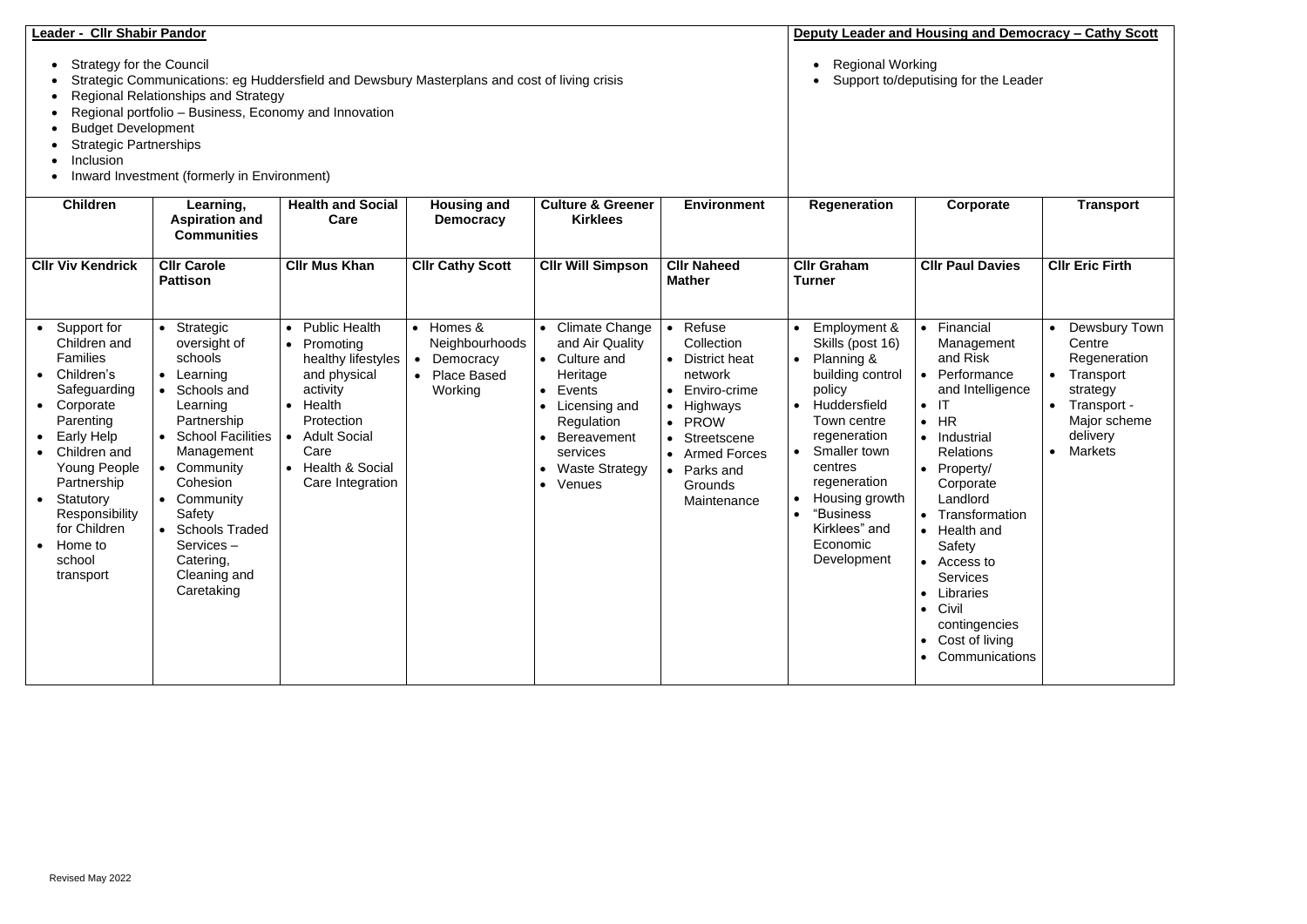# **DELEGATIONS**

The Executive may arrange for the discharge of any of their executive functions by a committee of the Executive, an individual member of the Executive or an Officer of the authority. Any arrangements made for the discharge of executive functions by a committee of the Executive, an individual member of the Executive or an Officer do not prevent the Executive from exercising those functions.

The Executive may also arrange for the discharge of any of their executive functions by a joint committee (pursuant to s.20 Local Government Act 2000 and s.101(5) Local Government Act 1972) or by the executive of another local authority (pursuant to s.19 Local Government Act 2000 and s.101(1) Local Government Act 1972).

The Executive have established the following arrangements for the exercise of executive functions:

### **1. Cabinet Committees**

The Executive have established the committees referred to below.

Membership of the committees shall be as set out below. In addition, all members of the Executive shall constitute a **panel of substitute** members to be available to replace members of Cabinet committees at any meeting during the municipal year as and when required.

Once a Cabinet committee meeting has started with a substitute member in attendance, the member who has been substituted will be entitled to attend the meeting only as an observer.

Only members of the Executive may be members of Cabinet committees, however each committee may arrange for non-executive councillors or other individuals to attend meetings of the committee. Those people have all the same rights as to notification, attendance and speaking etc, as members of the committee other than the right to participate in a vote.

#### (a) **Local Issues – Cabinet Committee**

#### **Membership:**

Two Cabinet members with responsibility for the Place Portfolio and one Cabinet member with responsibility for the Corporate Services Portfolio.

Ward councillors will be invited to attend and make representations, as appropriate, in relation to any matters affecting their wards.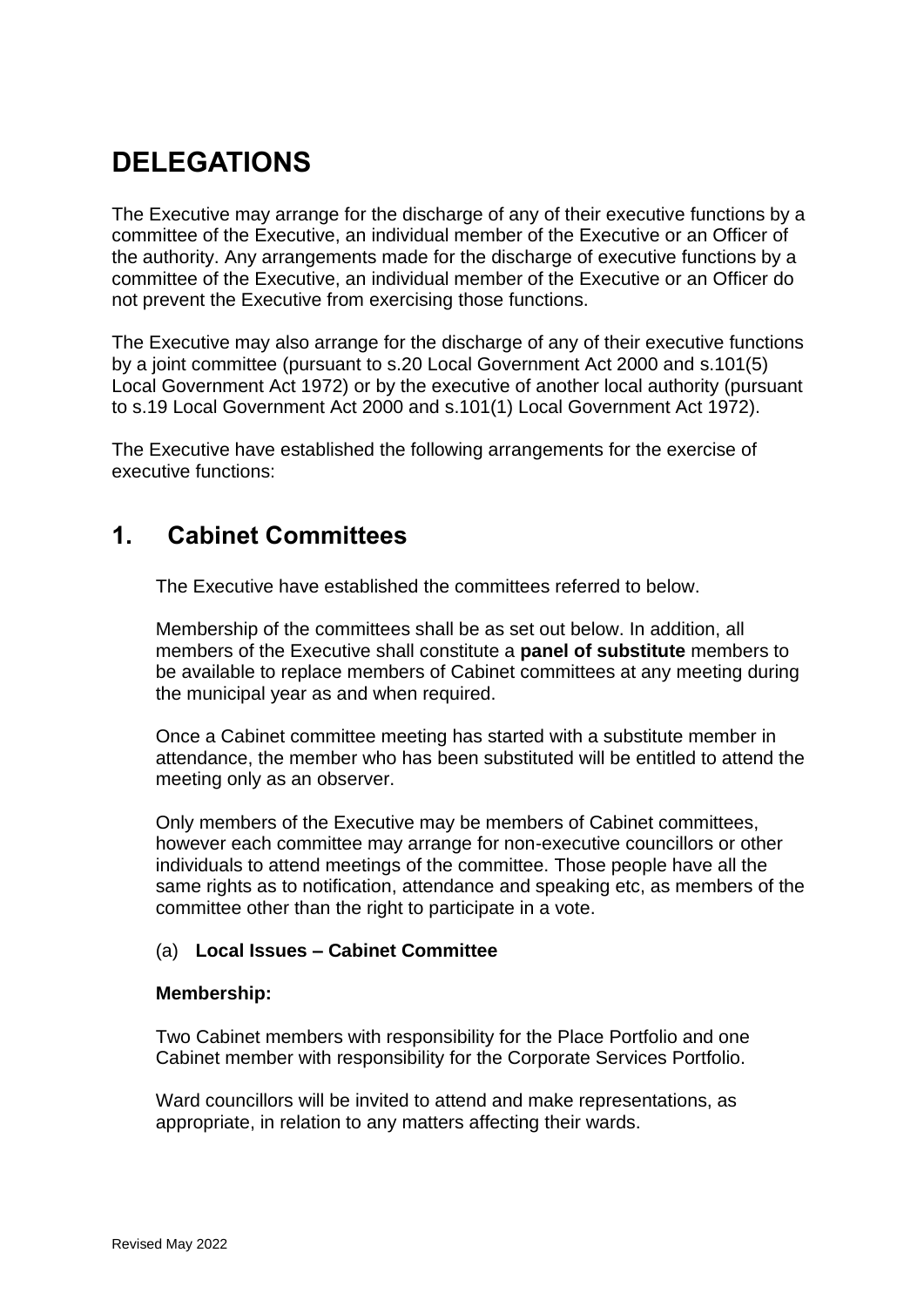#### **Terms of Reference:**

<sup>I</sup> hereby approve the Terms of Reference for the Cabinet Committee -Local Issues, as set out below:

To consider and ultimately determine whether to uphold or overrule objections to the establishment of pedestrian crossings, the installation of road humps and other traffic calming measures, the making of speed limit orders, traffic regulation orders or on-street or off-street parking places orders;

- i. To consider all highways petitions including those referred for consideration and/or decision from Council following a Council debate;
- ii. To consider reports on disposals of Council assets, with a capital value not exceeding £500,000, that have previously been approved by officers.
- iii. To consider and determine requests for the ally gating of footpaths under section 129A to 129G of the Highways Act 1980
- iv. To consider and determine all matters relating to the use of 20mph zones and 20mph speed limits in accordance with the approved criteria.
- v. To consider and determine all matters in relation to local ward councillor objections to proposed highway improvements on the districts strategic network.

#### (b) **Asset Committee – Cabinet Committee**

#### **Terms of Reference:**

Delegated authority to consider and determine the following matters in circumstances that fall outside the current Officer Delegation Scheme<sup>1</sup>:

- i. Disposal of land and buildings up to the value of £1 million.
- ii. All formal Councillor objections to proposals for Officers to take decisions on assets in accordance with the Officer Delegation Scheme.
- iii. Asset transfers in accordance with the Council's Asset Advancement Policy<sup>2</sup>.
- iv. The future use of public buildings, including town halls and other buildings that provide services to the public.
- v. The allocation of resources in the Corporate Landlord Managed section of the Capital Plan.
- vi. Changes to the terms of leases and/or covenants.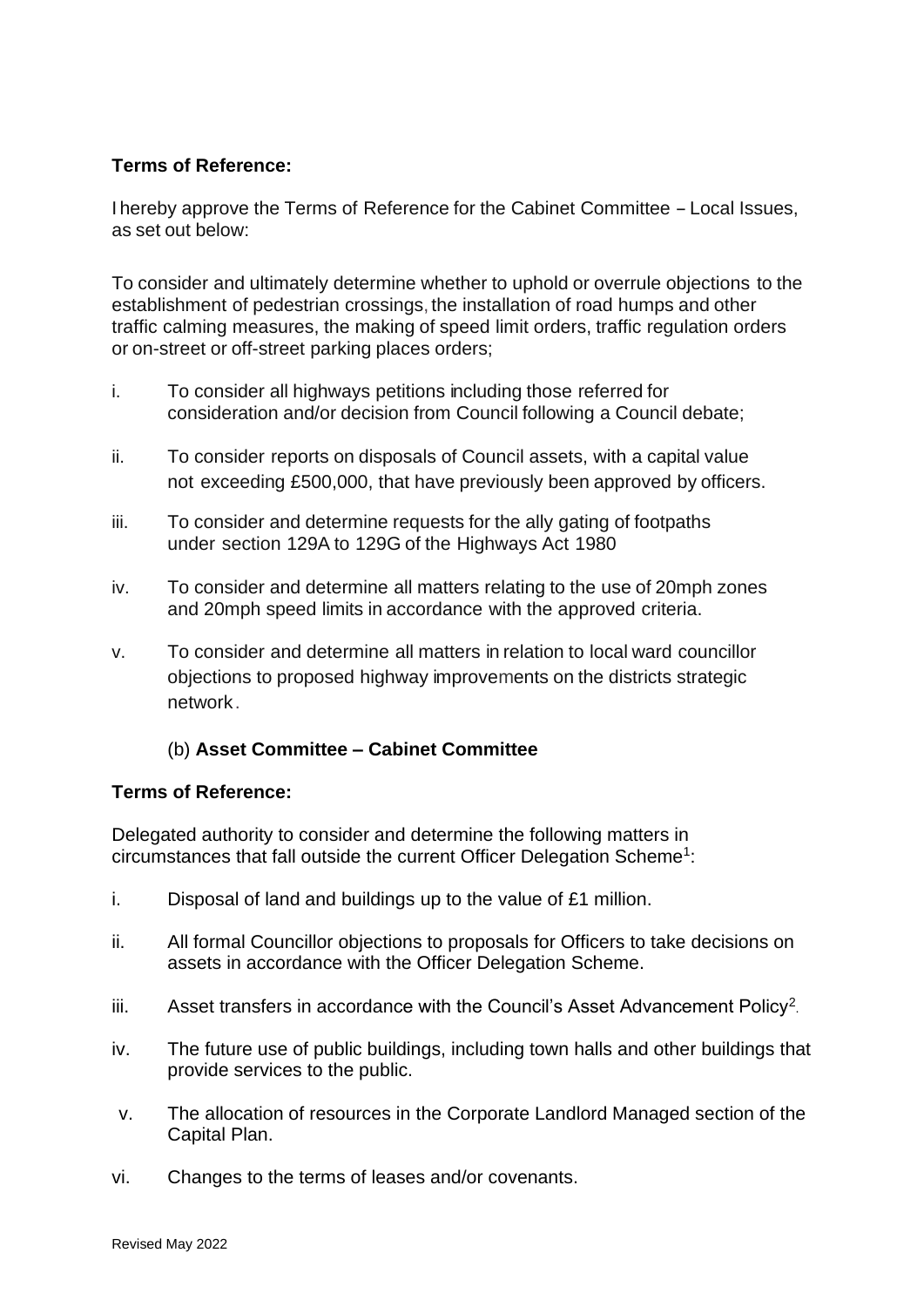vii. Petitions on building issues referred for consideration and/or decision from the Council following a Council debate.

Notes:

- 1. 'Officer Delegation Scheme' means the scheme of decisions that can be taken by officers as described in Section F of Part 3 of the Council's Constitution and as may be delegated from time to time by Directors, the Service Director –Governance, Commissioning Support and Legal and the Director of Public Health to other Officers in the Council.
- 2. 'Asset Advancement Policy' means the policy which was agreed by Cabinet on 8 October 2013.

### **2. Delegations to Officers**

Officers may discharge any executive function delegated to them by the Executive and included in the Officer Scheme of Delegation set out in Section F of this Part of the Constitution.

# **3. Delegations to District Committees**

The terms of reference of District Committees include or may from time to time include delegated responsibility for certain executive functions.

# **4. (i) Delegations to Joint Committees**

The Executive may establish joint committees with one or more local authorities to exercise functions which are executive functions. Any joint committee appointed in accordance with those arrangements may, subject to the terms of those arrangements, discharge those executive functions on behalf of the Executive.

The following joint committees have been established to discharge certain executive functions:

- a. West Yorkshire Joint Services Committee dealing with trading standards, archives, archaeology and grants to voluntary organisations
- b. Yorkshire Purchasing Organisation originally established under an agreement dated 3 December 1976
- c. Yorkshire and Humberside Regional Broadband Consortium established under an agreement dated 22 June 2001
- d. Leeds City Region Leaders' Board